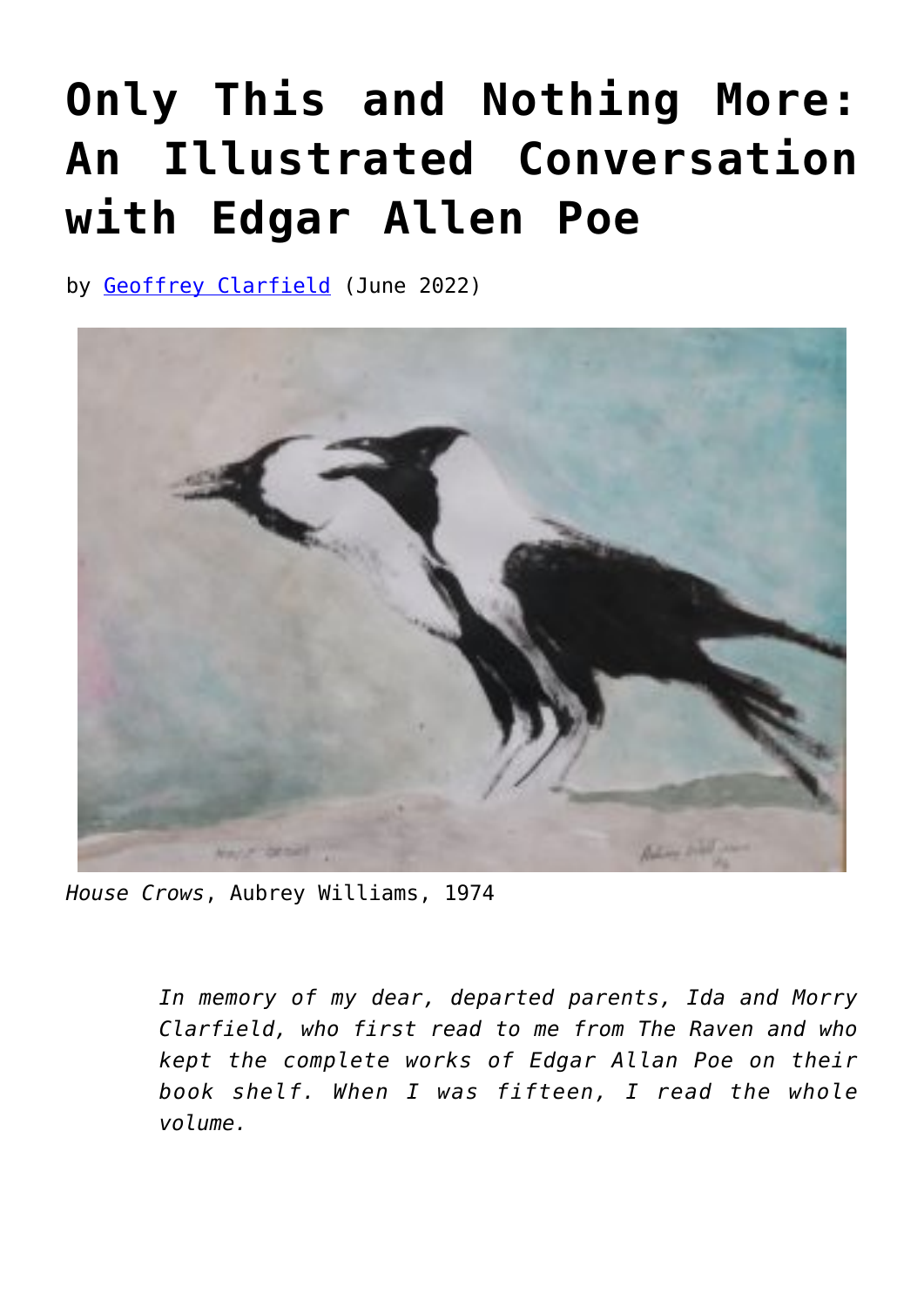

I had been drinking with friends, far, far too much. We started with a bottle of wine. Then I opened another and then a friend opened one more. Our hostess brought out a bottle of whiskey. No one would open the Amontillado. It was too old and cost too much. Maybe next New Year's. We were talking, no, we were arguing about literature. I had asked why read anything at all, when everybody is now a writer?

I complained that every waiter and waitress that ever served me wanted to "write a book." I would ask them what they read and they could not answer. I would get irritated which was just a mask for my deep and abiding sense of futility. I had read so much with the hope of writing anything, something of value. And like so many of these young reluctant waiters and waitresses, I too was in show business having landed some decent parts in Hollywood which supported by dissolute lifestyle in Toronto and my almost voluntary summer teaching post in Jerusalem.

Our conversation lasted late into the night, into the early morning. By around five most of us were dozing on couches and chairs. We were too tired to argue. I could no longer criticize Margaret Atwood and gave up defending Alice Munro. The grandfather clock in the parlour rang out at six in the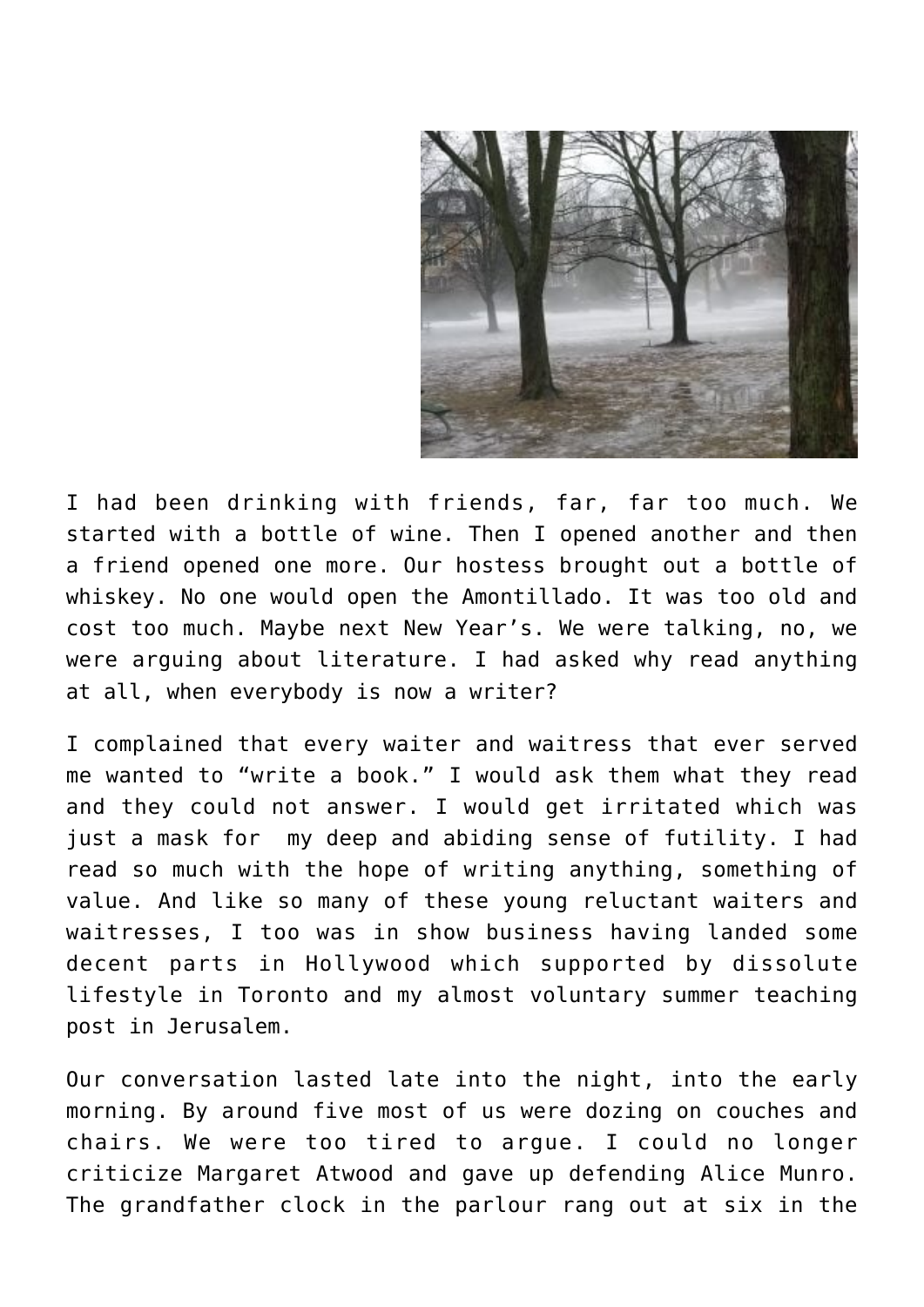morning. Most of us got up to wash our faces in the washroom, thanked our host and walked out in to the February weather; grey, icy, foggy, but not so cold as to not believe in the coming of spring.



I walked over to the beltline and found myself alone as I walked back to my house on that former railroad track that is now a public park. Sometimes my mind played tricks on me and I could feel the train coming, triggering memories of primary school when I would stand too close to the train and feel the violence in the air when it swished by me, three feet away.

I felt like I was in a long, grey tunnel. Unusually everything around me was quiet. Even the cars seemed to make no noise. It was slightly uncanny but I had been drinking too much, right? A man was walking behind me and slowly caught up with me. He said, " I have been walking from the church and I am on my way to the village of York to give a lecture to the Upper Canada Literary Society."

He was about my height. He looked as if he was in his early thirties. His face and head were square and cube like. He was wearing an overcoat, what looked like an undercoat, a  $19<sup>th</sup>$ century style white shirt secured by a tied cravat and he sported a mustache. It looked like he had not washed his longish hair for a week. He spoke with an accent that bespoke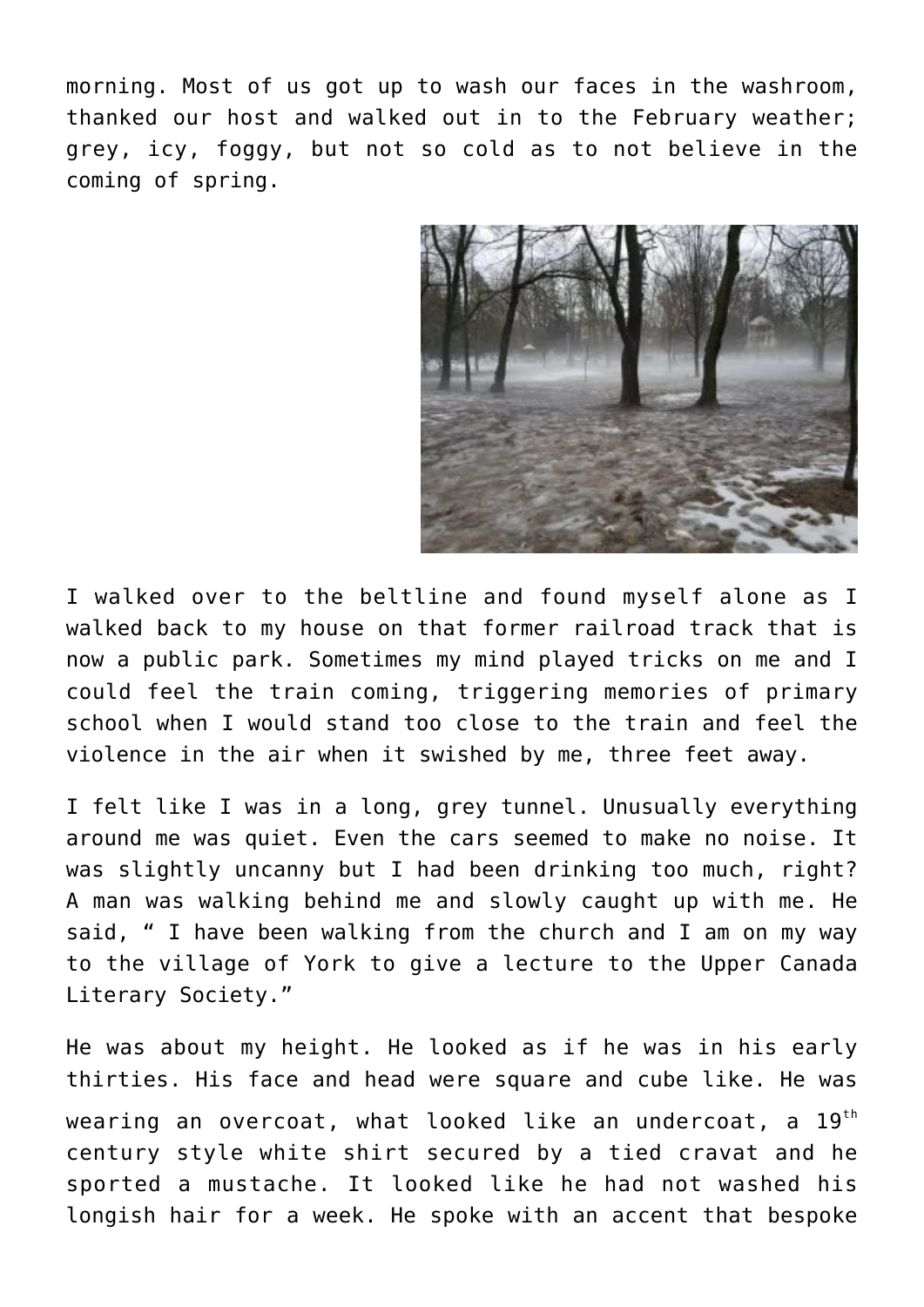of the deep south and Harvard at the same time. He sported a mustache.

He said, "I have enjoyed Upper Canada. People here are most attentive and they are not put off by the horror in my tales." I was too hung over to pay attention and irritated I said, "Who are you?" He said, with a straight face, "Edgar Allan Poe."

I laughed. I said, "That is rich. Are you in character or something? Is there a play going on around here or are you about do an audition?" He looked at me with astonishment. I asked him to outline one of his stories for me. I did not ask which one.



He looked distracted and said,

*"An unnamed narrator approaches the house of Usher on a "dull, dark, and soundless day." This house—the estate of his boyhood friend, Roderick Usher—is gloomy and mysterious. The narrator observes that the house seems to have absorbed an evil and diseased atmosphere from the decaying trees and murky ponds around it. He notes that although the house is decaying in places—individual stones are disintegrating, for example—the structure itself is fairly solid. There is only a small crack from the roof to*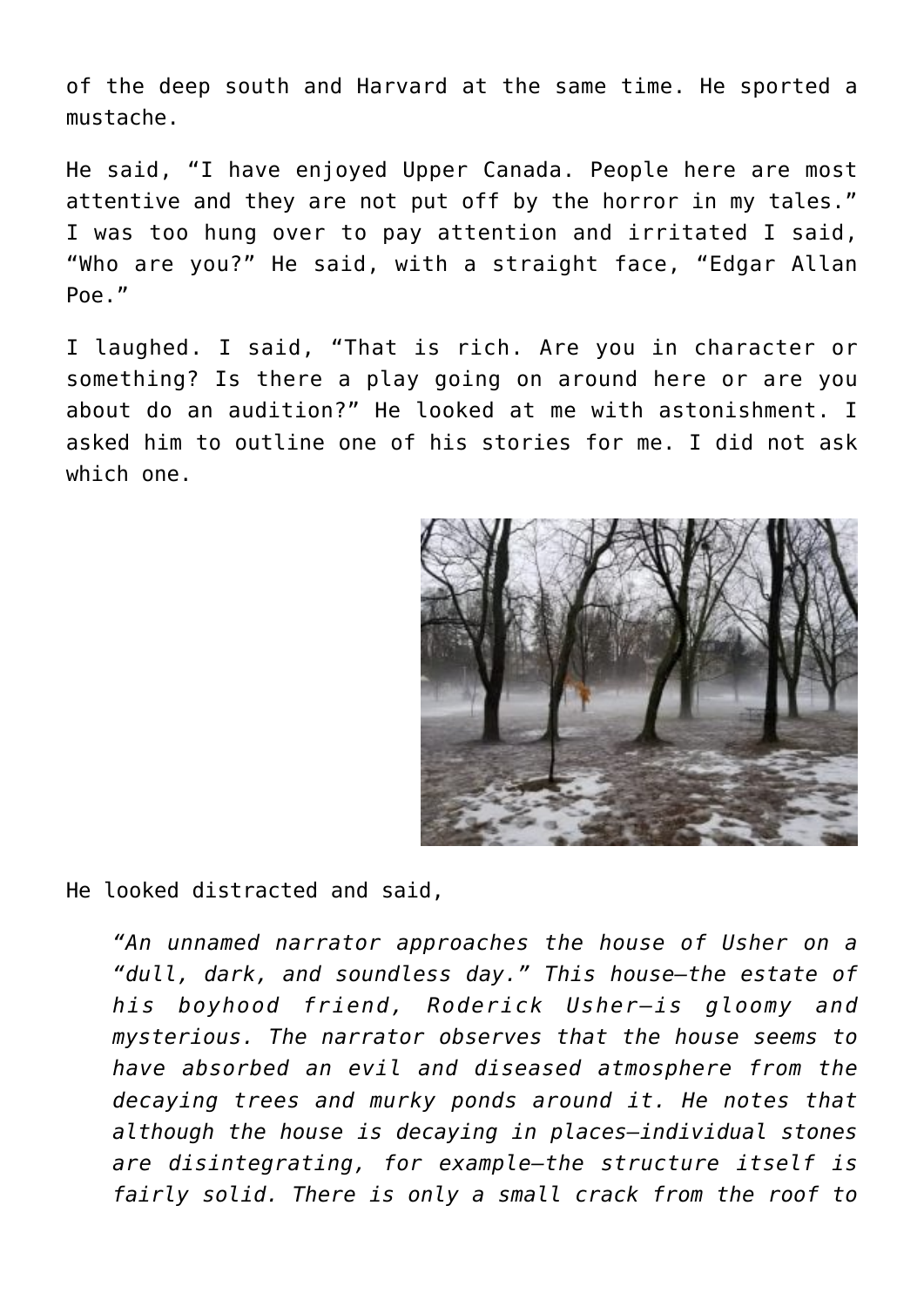*the ground in the front of the building. He has come to the house because his friend Roderick sent him a letter earnestly requesting his company. Roderick wrote that he was feeling physically and emotionally ill, so the narrator is rushing to his assistance. The narrator mentions that the Usher family, though an ancient clan, has never flourished. Only one member of the Usher family has survived from generation to generation, thereby forming a direct line of descent without any outside branches. The Usher family has become so identified with its estate that the peasantry confuses the inhabitants with their home.*

I asked him sarcastically, "Why don't you call it The Fall of the House of Usher? It sounds tragic." He stopped walking and pulled out a fountain pen and some archaic looking paper. He wrote it down. "It has a poetic cadence. It foreshadows darkness. Thank you."

This guy is good. He is really good. I was beginning to enjoy his company and we continued walking along this park. Whatever momentary auditory hallucination I had had was over and this guy was entertaining. Boy time had flown. Just a few years ago I was studying lit and drama at Vic college before I left for LA. Northrop Frye himself had wished me luck, knowing full well there was no future in old fashioned literary writing. "Screenplays" he said to me. "That is the future!" Now I was walking home from a drinking party in my early forties, unmarried, childless and cranky.

I asked him if he was also writing any poetry. He said, "I am obsessed with birds and I have begun a poem but I have only written ten lines and then I am blocked." I thought to myself that I had seen method actors in character before but this guy would no doubt one day be a successful actor. And I mean Al Pacino style success.

As we walked he droned out the following: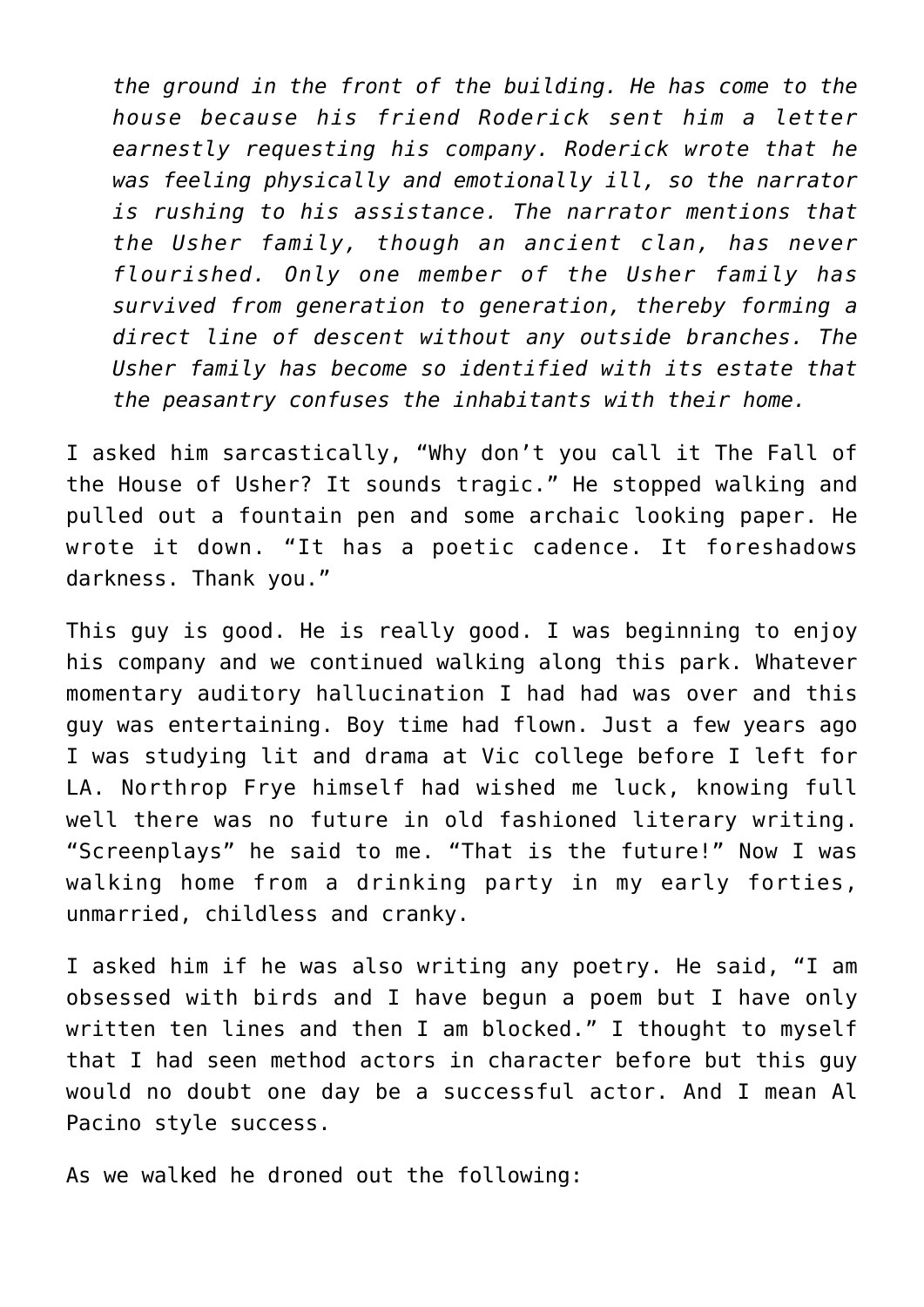*Once upon a midnight dreary, while I pondered, weak and weary,*

*Over many a quaint and curious volume of forgotten lore—*

 *While I nodded, nearly napping, suddenly there came a tapping,*

*As of some one gently rapping, rapping at my chamber door.*

*"'Tis some visitor," I muttered, "tapping at my chamber door—*

 *Only this and nothing more."*

 *Ah, distinctly I remember it was in the bleak December;*

*And each separate dying ember wrought its ghost upon the floor.*

 *Eagerly I wished the morrow;—vainly I had sought to borrow*

 *From my books surcease of sorrow—sorrow for the lost Lenore—*

*For the rare and radiant maiden whom the angels name Lenore—*

 *Nameless here for evermore.*

He lamented, "I have no idea what to do with it. I despair. It has been on my mind for months."

I said "Why don't you try this out as the next few lines?" Knowing the whole thing by heart I rattled it out in my Canadian accent. I almost made it sound happy. I felt like Pierre Berton on a bad day.

I leisurely added:

 *And the silken, sad, uncertain rustling of each purple curtain Thrilled me—filled me with fantastic terrors never felt before;*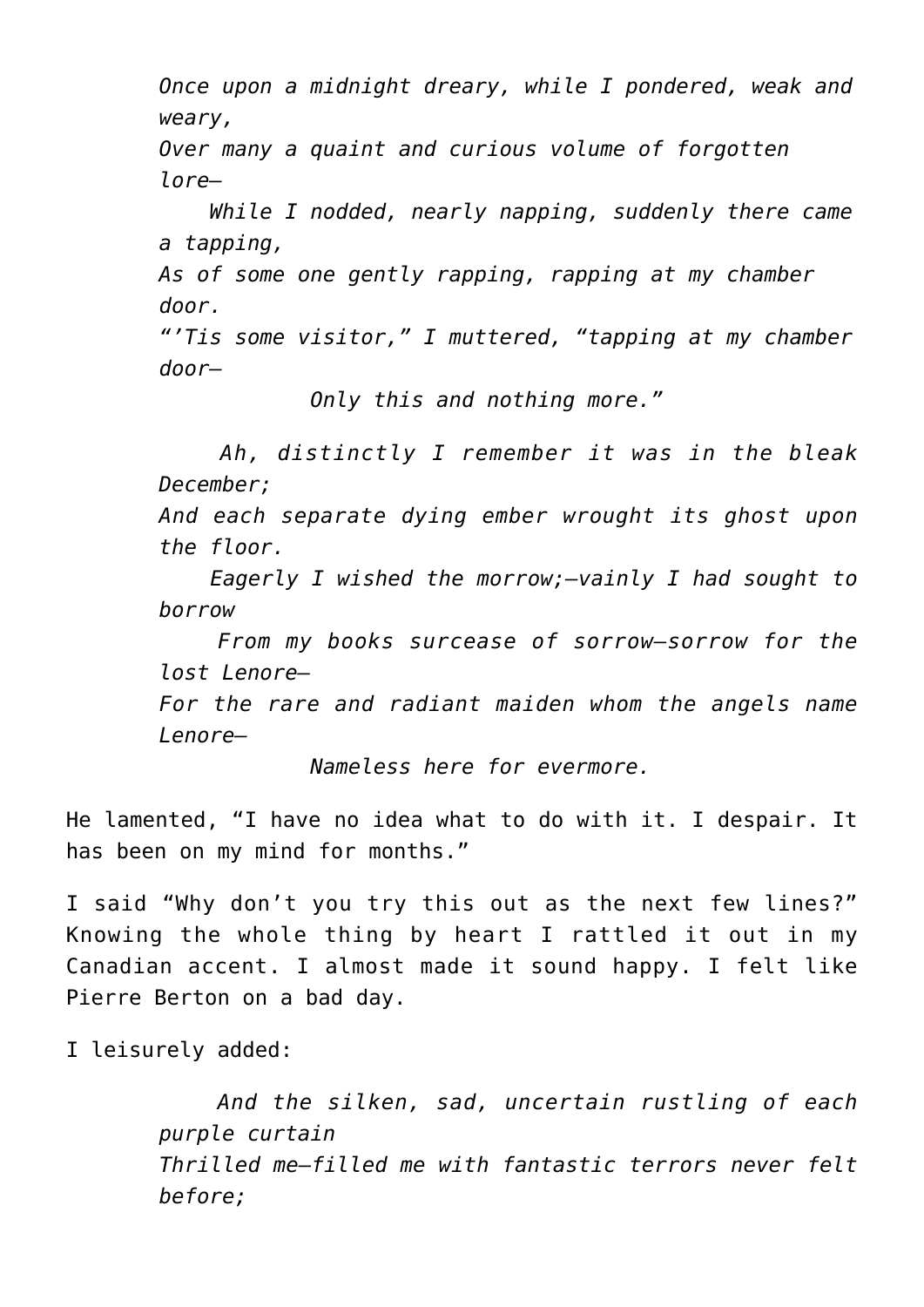*So that now, to still the beating of my heart, I stood repeating*

 *"'Tis some visitor entreating entrance at my chamber door—*

*Some late visitor entreating entrance at my chamber door;—*

 *This it is and nothing more."*



"Wonderful" he said. I am extremely grateful. " "May I ask you a question." "Sure" I said.

"You never joined our revolution. You consider yourselves Englishmen and you admire Queen Victoria. I do not quite understand why?"

I then gave him a long winded history of the English speaking peoples. I started with the Magna Carta, went through the War of the Roses, Elizabethan England, arguing that Americans cannot understand Shakespeare as so many of his plays are about Kings and Queens. I then told him that Lord Simcoe outlawed slavery here in 1793 and it still exists where he comes from.

He changed topic and said. "Let me tell you about another story. I have not written it but it lives in my imagination.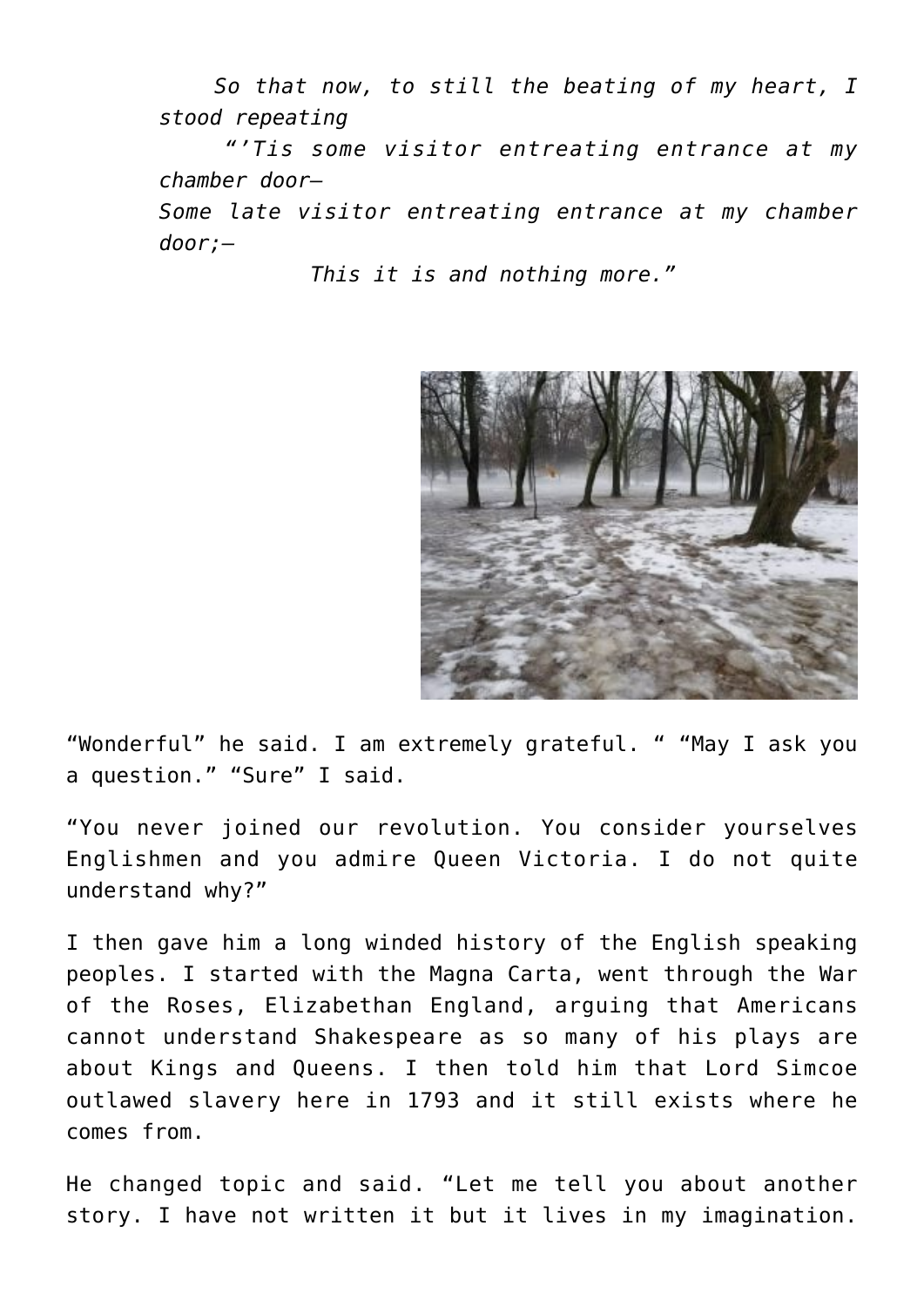It has given me nightmares. I have had to take laudanum to return to sleep."

*The story is told by an old man who reveals that he only appears old—"You suppose me a very old man," he says, "but I am not. It took less than a single day to change these hairs from a jetty black to white, to weaken my limbs, and to unstring my nerves." The narrator, convinced by the power of the [whirlpools](https://en.wikipedia.org/wiki/Whirlpool) he sees in the ocean beyond, is then told of the "old" man's fishing trip with his two brothers a few years ago.*

*Driven by "the most terrible hurricane that ever came out of the heavens", their ship is caught in the [vortex](https://en.wikipedia.org/wiki/Vortex). One brother is pulled into the waves; the other is driven mad by the horror of the spectacle, and drowned as the ship is pulled under. At first the narrator only sees hideous terror in the spectacle. In a moment of revelation, he sees that the Maelström is a beautiful and awesome creation. Observing how objects around him are attracted and pulled into it, he deduces that "the larger the bodies, the more rapid their descent" and that spherical-shaped objects are pulled in the fastest. Unlike his brother, he abandons ship and holds on to a cylindrical barrel until he was saved several hours later when the whirlpool temporarily subsides, and he is rescued by some fishermen. The "old" man tells the story to the narrator without any hope that the narrator will believe it.*

"What do you think?" I answered, "You must have seen the Perfect Storm." He said, "Storms are imperfect, terrible and destructive. I do not know what you mean." I thought. I should get paid for this, being a foil for method actors. It is a great way to get over a hangover.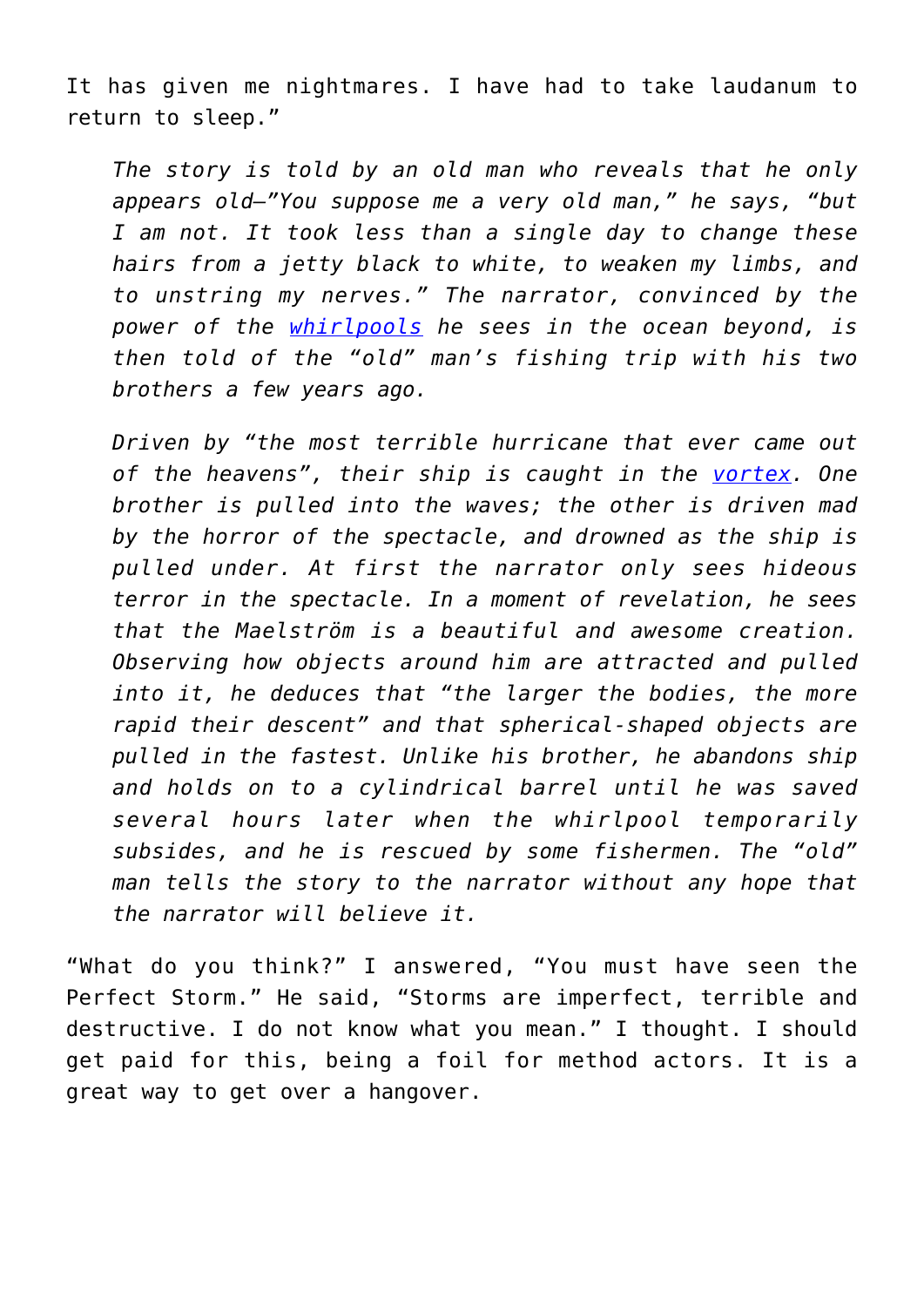

This guy must have had a photographic memory. I suspect that one day he'll be famous. I had spent a couple of years teaching Journalism at the Hebrew University in Jerusalem. I

had done my PhD there on 19<sup>th</sup> century Euro American travelers and their literature. I knew that Poe had once extensively reviewed the book called, by an "anonymous American," *Incidents of Travel in Egypt, Arabia Petraea, and the Holy Land*.

I asked him about it. He said. "*This is the third paragraph from my review. I have not quite finished the review but I thoroughly enjoyed the book. I hope to visit Jerusalem and the* Holy Land one day." He then quoted the review word by word.

*At Djiddeh, formerly the capital of Upper Egypt and the largest town on the Nile, Mr. Stephens encountered two large boat-loads of slaves—probably five or six*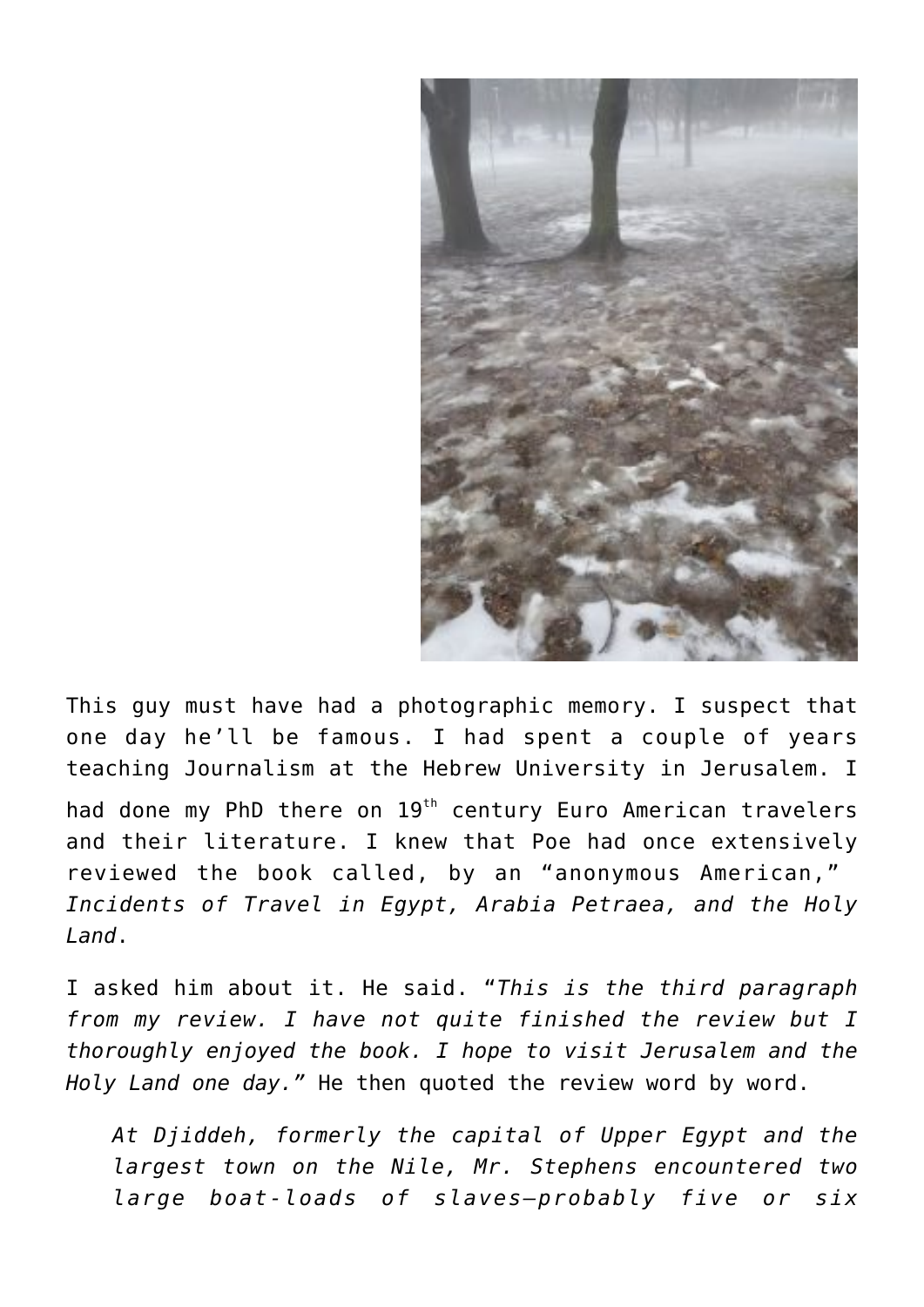*hundred—collected at Dongola and Sennaar. "In the East," he writes, "slavery exists now precisely as it did in the days of the patriarchs. The slave is received into the family of a Turk, in a relation more confidential and respectable than that of an ordinary domestic; and when liberated, which very often happens, stands upon the same footing with a freeman. The curse does not rest upon him for ever; he may sit at the same board, dip his hand in the same dish, and, if there are no other impediments, may marry his master's daughter." [page 355:]*

He then paused and told me, "I fear that there will be a great reckoning in our Republic. Slavery cannot be accommodated. It will not go away on its own and many innocent men and women will die to make sure it passes. This is one of the sources of melancholy in the stories that I write." I was awestruck.



We had arrived at Avenue Road. He told me that he wanted to walk south. He said, "I have an appointment with an actor, Charles Wilkes Booth at St. Lawrence Market." I told him to continue walking south. In two hours, he would be there. He shook my hand and just before parting he said,

"I have forgotten to post a letter would you be so kind?" And then he took a moment to write out the lines I had quoted. As I thought, what a remarkable memory. He said please make sure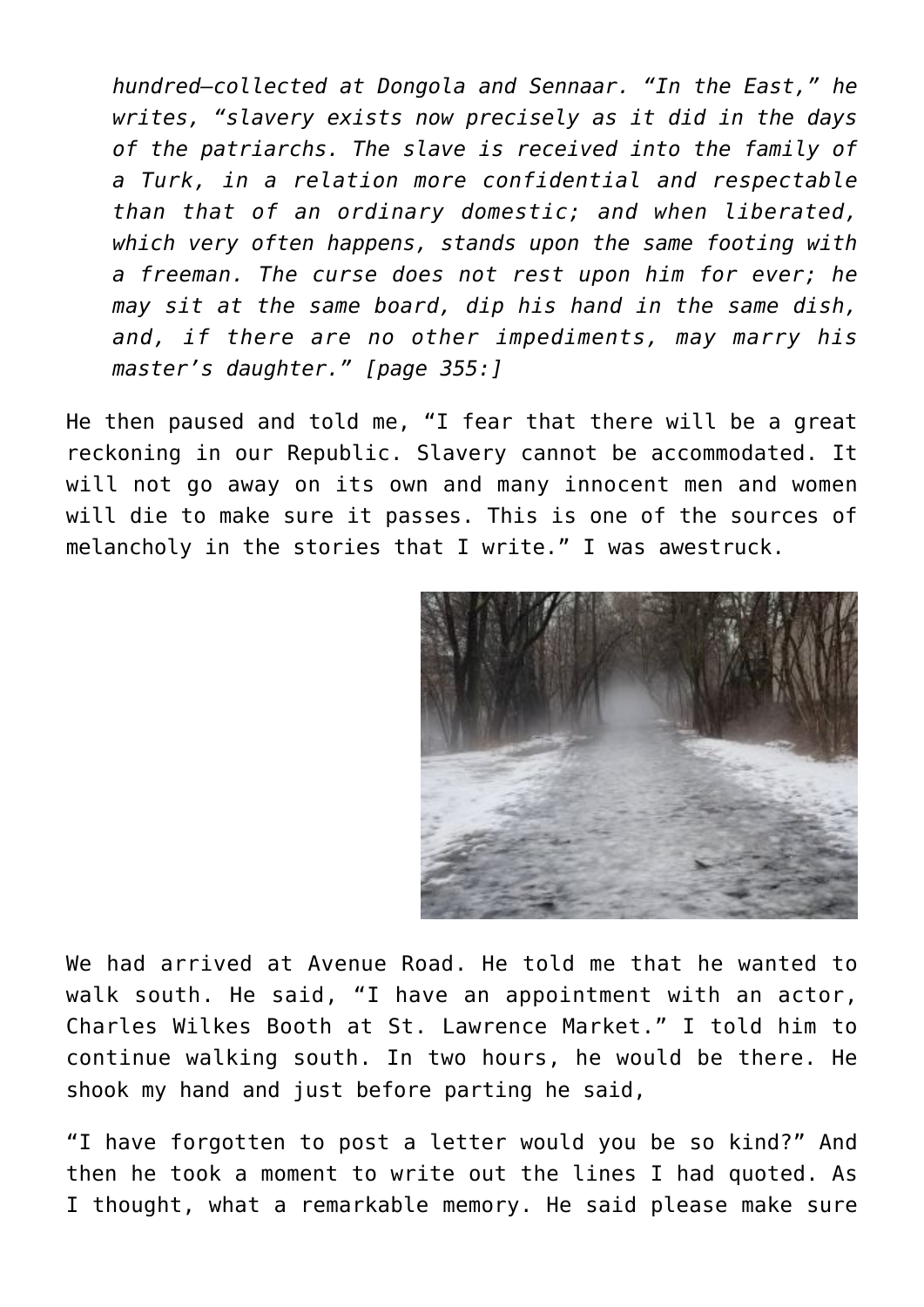you send him this. I said sure and took the envelope and part of the Raven that I had quoted back to him.

I watched him walk slowly down Avenue Road, dressed like it was the late 1840s, completely oblivious to the traffic around him. Just as he was disappearing from view, I pulled out my cell phone and took two quick pictures of him, walking away from me in the distance. I was so astounded by his method that I forgot to ask him for his real name and card. Had Robertson Davies still been alive he could have joined him on his stroll. They would have had much to discuss. He would have fit right in.

I went home and fell asleep. I was awoken by my own inner voice. It was quoting the Raven

> *And the Raven, never flitting, still is sitting, still is sitting On the pallid bust of Pallas just above my chamber door;*

 *And his eyes have all the seeming of a demon's that is dreaming,*

 *And the lamp-light o'er him streaming throws his shadow on the floor; And my soul from out that shadow that lies floating on the floor*

 *Shall be lifted—nevermore!*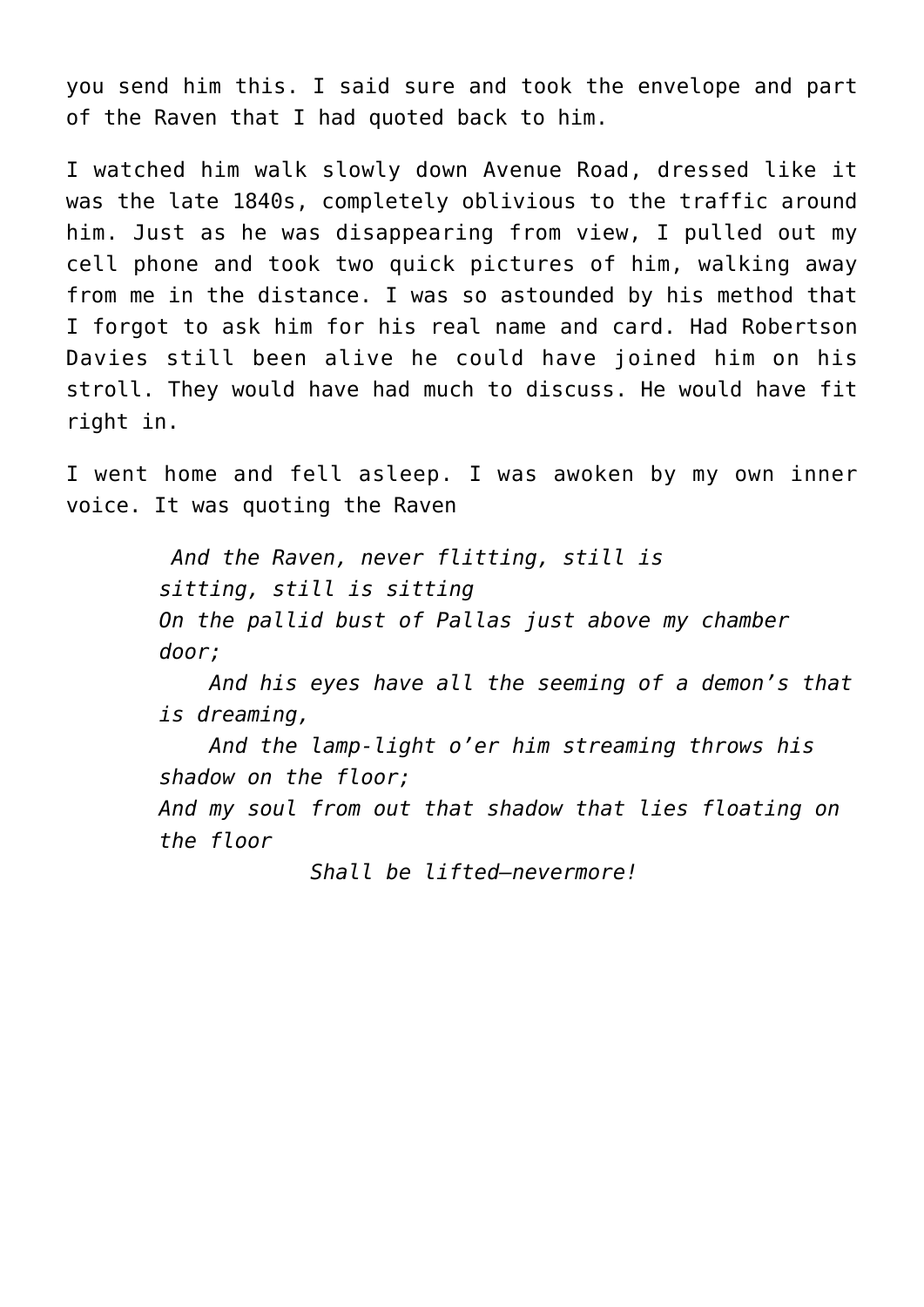I made some coffee and opened the Post. The headlines shouted "Harper Set to Lower Taxes" I laughed and thought, that will be the day! I then noticed the letter on the mantle piece. I took a good look at it. It was addressed to The Honourable Edmund Walker



Head, Governor General of the Province of Canada. It had an 1847, unused postage stamp on it and the envelope was empty. Of course, I did not put it in the mail.

A week later I took it to a philatelist. He looked at the stamp carefully. He said the envelope was indeed from the 19<sup>th</sup> century and the stamp was real, yet unposted. He then sent it to experts in the US and they confirmed that the writing was so close to that of Edgar Allan Poe that they could not say for sure if it was or was not a forgery. I marvelled at this. Why did the actor give it to me? It is probably worth thousands of dollars, if it is real. I have read about method acting but this is ridiculous!

I have also read Car Gustav Jung on Synchronicity. I believe that time is elastic but I do not believe in ghosts. Here is what the encyclopaedia on my shelf says about Jung.

*Synchronicity [\(German:](https://en.wikipedia.org/wiki/German_language) Synchronizität) is a concept, first introduced by [analytical psychologist](https://en.wikipedia.org/wiki/Analytical_psychology) [Carl Jung](https://en.wikipedia.org/wiki/Carl_Jung), which holds that events are "meaningful coincidences" if they occur with no [causal relationship](https://en.wikipedia.org/wiki/Causality) yet seem to be meaningfully related*

*During his career, Jung furnished several different*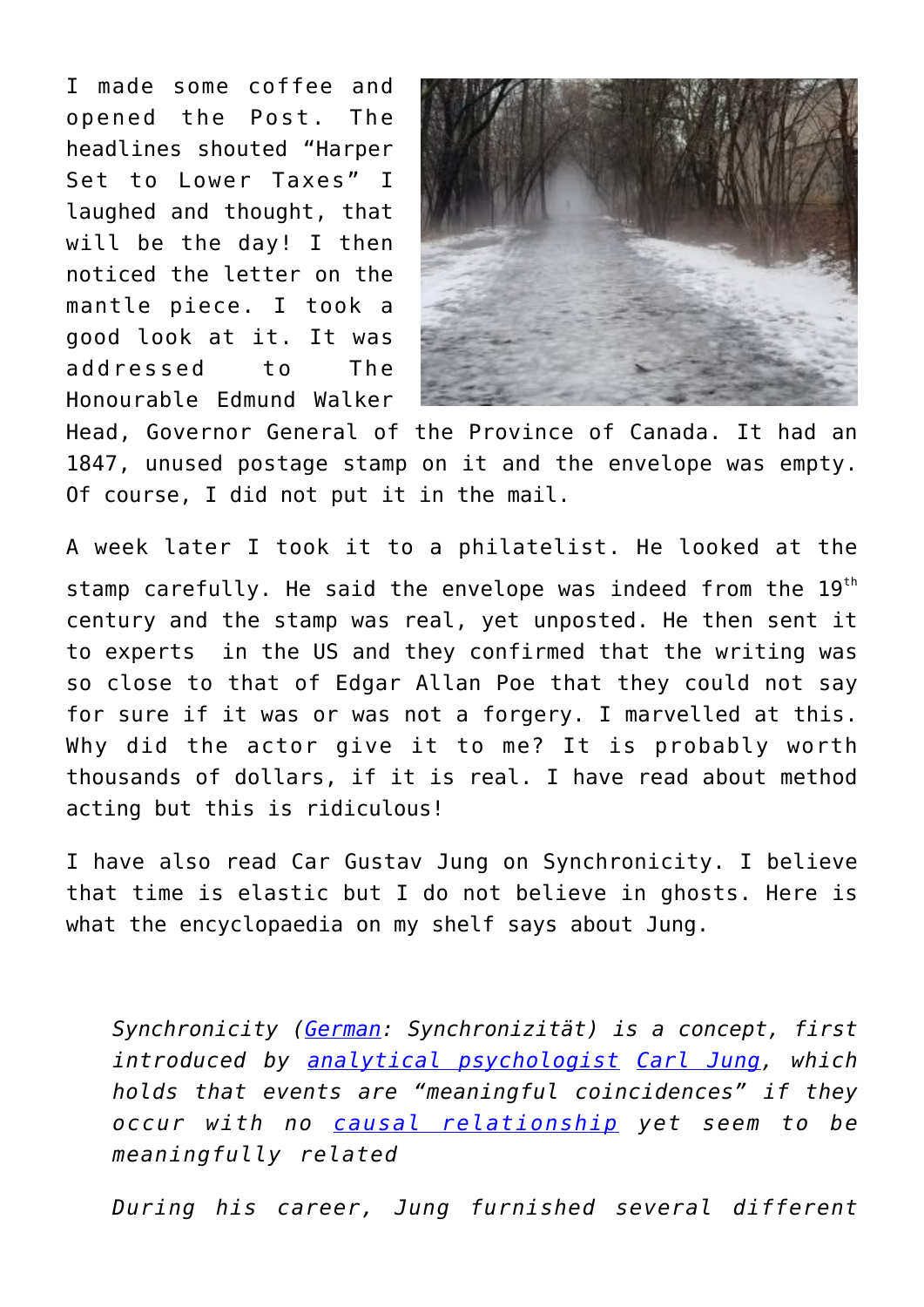*definitions of the term, defining synchronicity as an "acausal connecting (togetherness) principle;" "meaningful coincidence;" "acausal [parallelism;](https://en.wikipedia.org/wiki/Parallelism_(rhetoric))" and as a "meaningful coincidence of two or more events where something other than the probability of chance is involved."*

*Jung's belief was that, just as events may be connected by causality, they may also be connected by [meaning.](https://en.wikipedia.org/wiki/Meaning_(existential)) Events connected by meaning need not have an explanation in terms of causality, which does not generally contradict the [Axiom](https://en.wikipedia.org/wiki/Axiom_of_Causality) [of Causality](https://en.wikipedia.org/wiki/Axiom_of_Causality) but in specific cases can lead to prematurely giving up causal explanation.*

Perhaps I had somehow communed with Poe. Perhaps I had conjured him out my unconscious. Perhaps … and then again, I had not been doing too well with my acting career when I met this apparition in the midst of a headache and hangover, walking on the



beltline. It is curious. I do not remember hearing anything but his voice and our own footsteps. Everything else was blocked out. When I look back at it the whole thing it felt two dimensional. It was uncanny at the time as I did not feel any time passing when we spoke. A hallucination? A waking dream?

I had just come back from LA after making a few films. The party was a way to reconnect with friends, people who read. I missed them. They are extremely rare in Los Angeles. I once met a very famous actress who thought that Robert E. Lee was the lead singer in an English rock band. She was worth